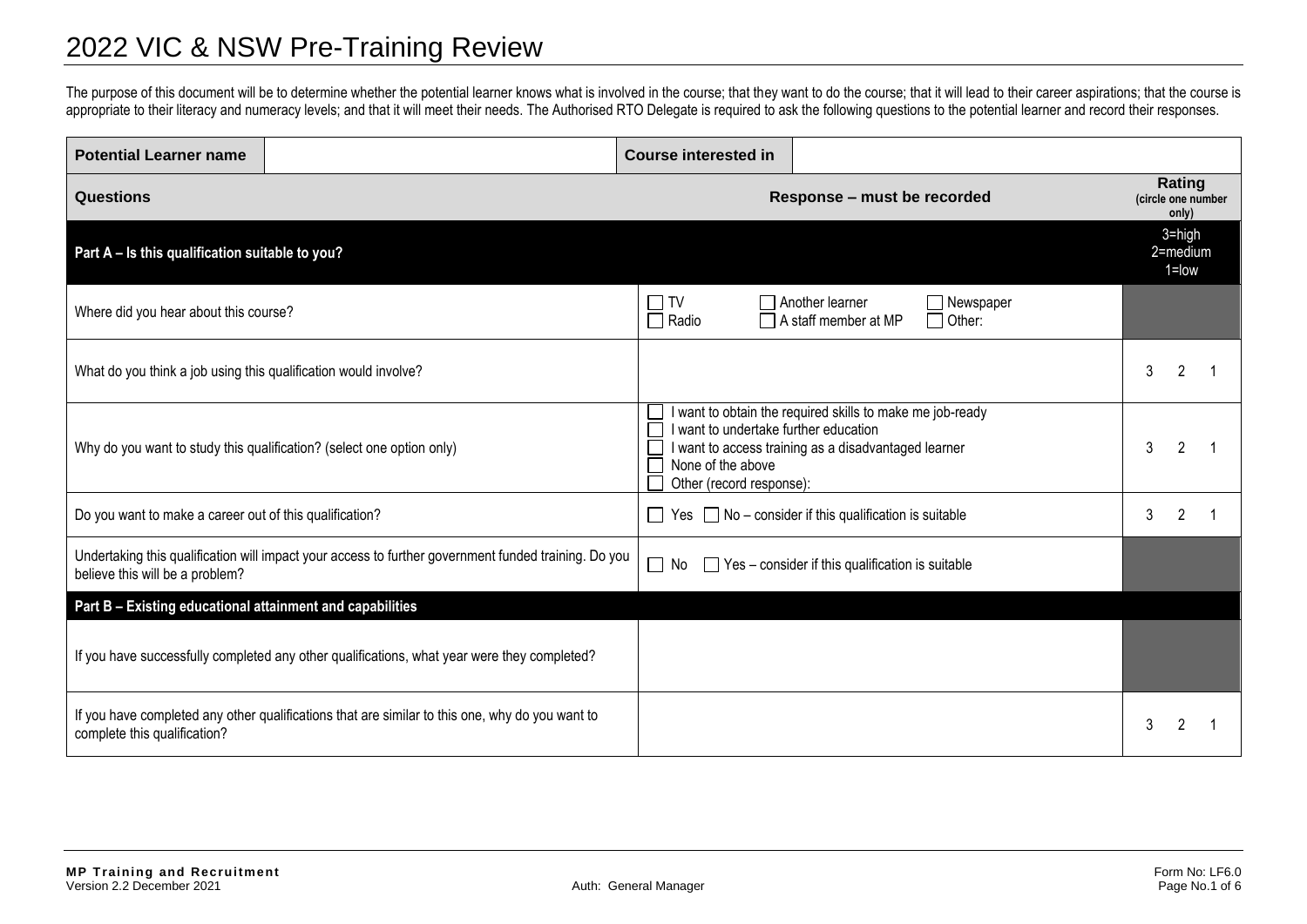## 2022 VIC & NSW Pre-Training Review

| Part C - Literacy and numeracy                                                                                                                                                                                                                                                                                                                                                                                                                                                                                                                                                                                                                                                      |                                                                                                                                                              |   |                |  |
|-------------------------------------------------------------------------------------------------------------------------------------------------------------------------------------------------------------------------------------------------------------------------------------------------------------------------------------------------------------------------------------------------------------------------------------------------------------------------------------------------------------------------------------------------------------------------------------------------------------------------------------------------------------------------------------|--------------------------------------------------------------------------------------------------------------------------------------------------------------|---|----------------|--|
| Learner Handbook outlines- If your language, literacy and numeracy check (LLN) identifies that you require assistance during your training,<br>a Learner Support Plan will be developed for you and you will be required to commit and attend three sessions with our study skills specialist<br>within the first three months of study.<br>If you fail to attend scheduled sessions with our study skills specialist, then you risk losing your place in this course.<br>Do you understand:<br>That the results of the literacy and numeracy check may affect whether this qualification is suitable for you?<br>That, if relevant, a Learner Support Plan needs to be adhered to? | $\Box$ Yes $\Box$ No                                                                                                                                         | 3 | 2              |  |
| Study Support sessions are available to MP learners regardless of the LLN check results. It can be requested by the learner or may be<br>suggested by the trainer/assessor during the course.<br>Sessions will not necessarily be face-to-face, but rather via telephone, email, or video calls.<br>Learner has been made aware of the above points.                                                                                                                                                                                                                                                                                                                                | $\Box$ Yes $\Box$ No                                                                                                                                         |   |                |  |
| Part D - Training and assessment requirements                                                                                                                                                                                                                                                                                                                                                                                                                                                                                                                                                                                                                                       |                                                                                                                                                              |   |                |  |
| The training program will include  (discuss as relevant to the qualification; for example: delivery style, days and dates, length of time,<br>materials and resources used) Also discuss GWLB, GLA for workplace learners and Tutorial timetable for all learners (Not applicable for<br>Interior Decoration).<br>You will need to competently complete assessment tasks for this qualification in the timeframes set by the trainer and meet the practical work<br>placement requirements (where relevant).                                                                                                                                                                        | Do you believe this training program is<br>suitable to you and will meet your needs?<br>$\Box$ Yes $\Box$ No – consider if this<br>qualification is suitable | 3 | $\mathcal{P}$  |  |
| Do you:<br>Have access to a computer, the internet and Microsoft suit.<br>Sufficient IT skills to access and use the electronic assessments and related research                                                                                                                                                                                                                                                                                                                                                                                                                                                                                                                    | Yes $\Box$ No – consider if this<br>qualification is suitable                                                                                                | 3 | $\mathcal{P}$  |  |
| Do you think this qualification is at an appropriate level to obtain the job you want or to further your education?                                                                                                                                                                                                                                                                                                                                                                                                                                                                                                                                                                 | Yes $\Box$ No – consider if this<br>qualification is suitable                                                                                                | 3 | 2              |  |
| How will you manage your time and organise your home study time?                                                                                                                                                                                                                                                                                                                                                                                                                                                                                                                                                                                                                    |                                                                                                                                                              | 3 | $\mathfrak{p}$ |  |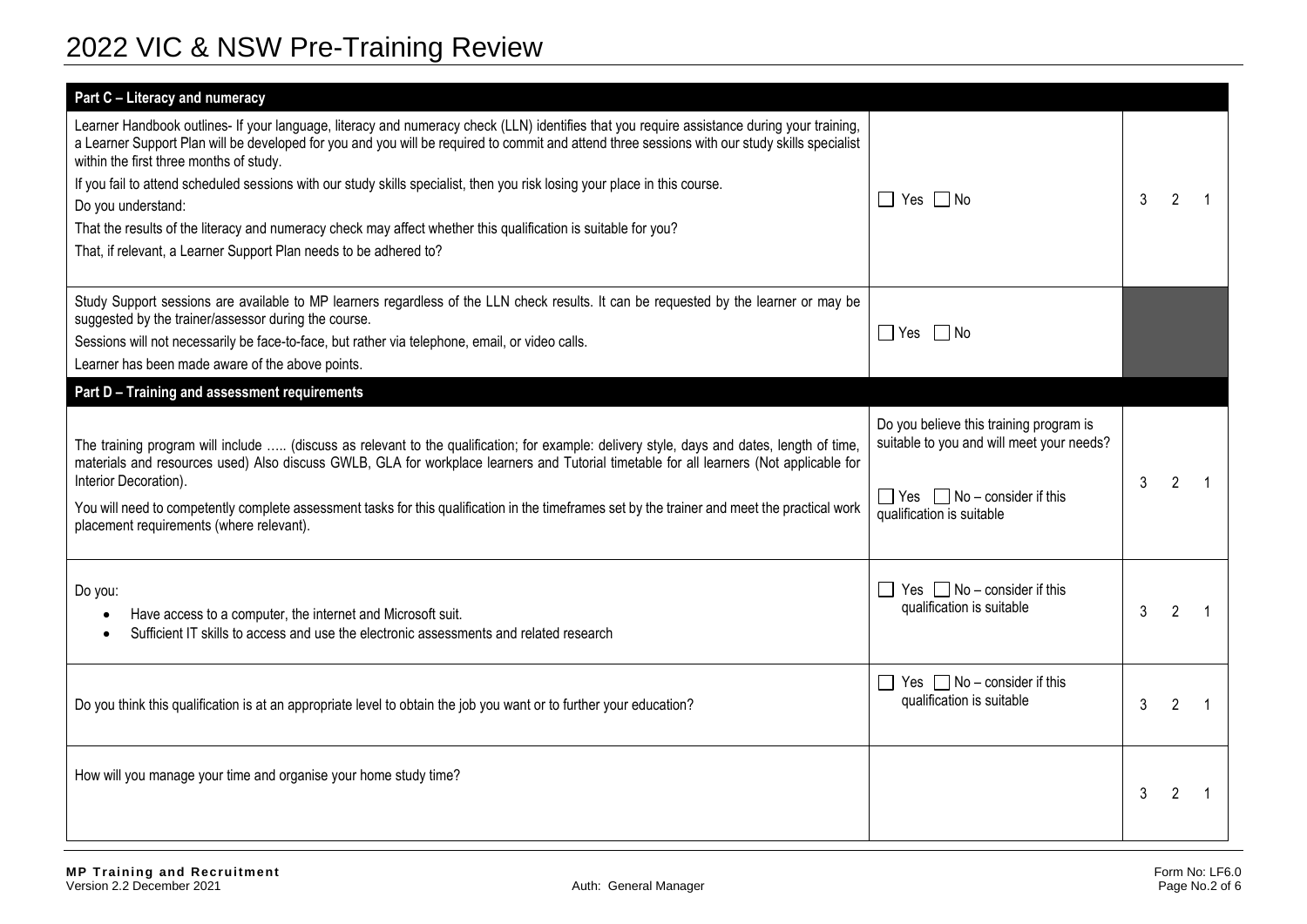| Can you think of any weaknesses / areas of assistance (including disability, special needs) you may have that could affect your studying and<br>can be supported by MP?                                                                                                                                                                                                                                                                                                                                                                                                                                                                                                                                                                                                                                                                                                                                                                                                                     | 3                                                                                                              | 2 |
|---------------------------------------------------------------------------------------------------------------------------------------------------------------------------------------------------------------------------------------------------------------------------------------------------------------------------------------------------------------------------------------------------------------------------------------------------------------------------------------------------------------------------------------------------------------------------------------------------------------------------------------------------------------------------------------------------------------------------------------------------------------------------------------------------------------------------------------------------------------------------------------------------------------------------------------------------------------------------------------------|----------------------------------------------------------------------------------------------------------------|---|
| Part E - Essential requirements to specific courses                                                                                                                                                                                                                                                                                                                                                                                                                                                                                                                                                                                                                                                                                                                                                                                                                                                                                                                                         |                                                                                                                |   |
| Early Childhood Education and Care - This qualification requires you to:<br>a) Complete a first aid unit (at your own expense). You will need to complete this this unit and provide evidence of a current first aid certificate<br>prior to the completion of the training<br>b) Organise and undertake Practical Work Placement (minimum 160 or 280 hours) within three months of course commencement<br>c) You will be required to work in a service for at least 10 hours per week in order for the trainer to complete observations.<br>d) Provide a current Working with Children Check (Vic and/or NSW) for Practical Work Placement<br>e) Physical ability to bend, lift, kneel, squat and be on feet for extended duration<br>f) If you are applying for the Diploma – Provide a copy of the Cert III (CHC3021 or CHC30113) transcript<br>Important: show a copy of a completed LAG to provide an understanding of the assessment requirements                                     | Do you believe this will be a problem?<br>$\Box$ No<br>$\Box$ Yes – consider if this qualification is suitable |   |
| Disability and Ageing Support - This qualification requires you to:<br>Complete a first aid unit (at your own expense). You will need to complete this this unit and provide evidence of a current first aid<br>a)<br>certificate prior to the completion of Practical Work Placement<br>Have a clear current police check to undertake Practical Work Placement<br>b)<br>Organise and undertake Practical Work Placement (minimum 120 hours)<br>C)<br>You will be required to work in a service for at least 10 hours per week in order for the trainer to complete observations.<br>d)<br>Physical ability to bend, lift, kneel, squat and be on feet for extended duration (Ageing Support); be of good health, reasonably fit for<br>e)<br>physical tasks and manual handling (Disability)                                                                                                                                                                                              | Do you believe this will be a problem?<br>$\Box$ No<br>$\Box$ Yes – consider if this qualification is suitable |   |
| Individual Support - This qualification requires you to:<br>Complete a first aid unit – with a first aid provider. MP will arrange the training with one of these organisations. If you are not<br>a)<br>available on the timetabled dates. It will be your responsible to organisation your own First Aid certificate.<br>Have a clear current police check to undertake Practical Work Placement<br>b)<br>Practical Work Placement (minimum 120 hours) will depend on the location of your training.<br>C)<br># Training at Bupa (Wodonga)<br># Training at St Catherine's (Wangaratta)<br>If you would like to organise your own Practical Work Placement, please speak with your trainer.<br>Have the physical ability to bend, lift, kneel, squat and be on feet for extended duration<br>d)<br>Commit to appropriate personal presentation requirements (nail length, minimal jewellery and appropriate clothing).<br>e)<br>Interior Decoration - This qualification requires you to: | Do you believe this will be a problem?<br>$\Box$ No<br>$\Box$ Yes – consider if this qualification is suitable |   |
| a) Have access to a laptop<br>b) Supply your own drawing equipment approximate value of \$120.00.<br>Membership of The Design Institute of Australia will be provided to each learner as part of the enrolment fee.<br>C)                                                                                                                                                                                                                                                                                                                                                                                                                                                                                                                                                                                                                                                                                                                                                                   | Do you believe this will be a problem?<br>$\Box$ No<br>$\Box$ Yes – consider if this qualification is suitable |   |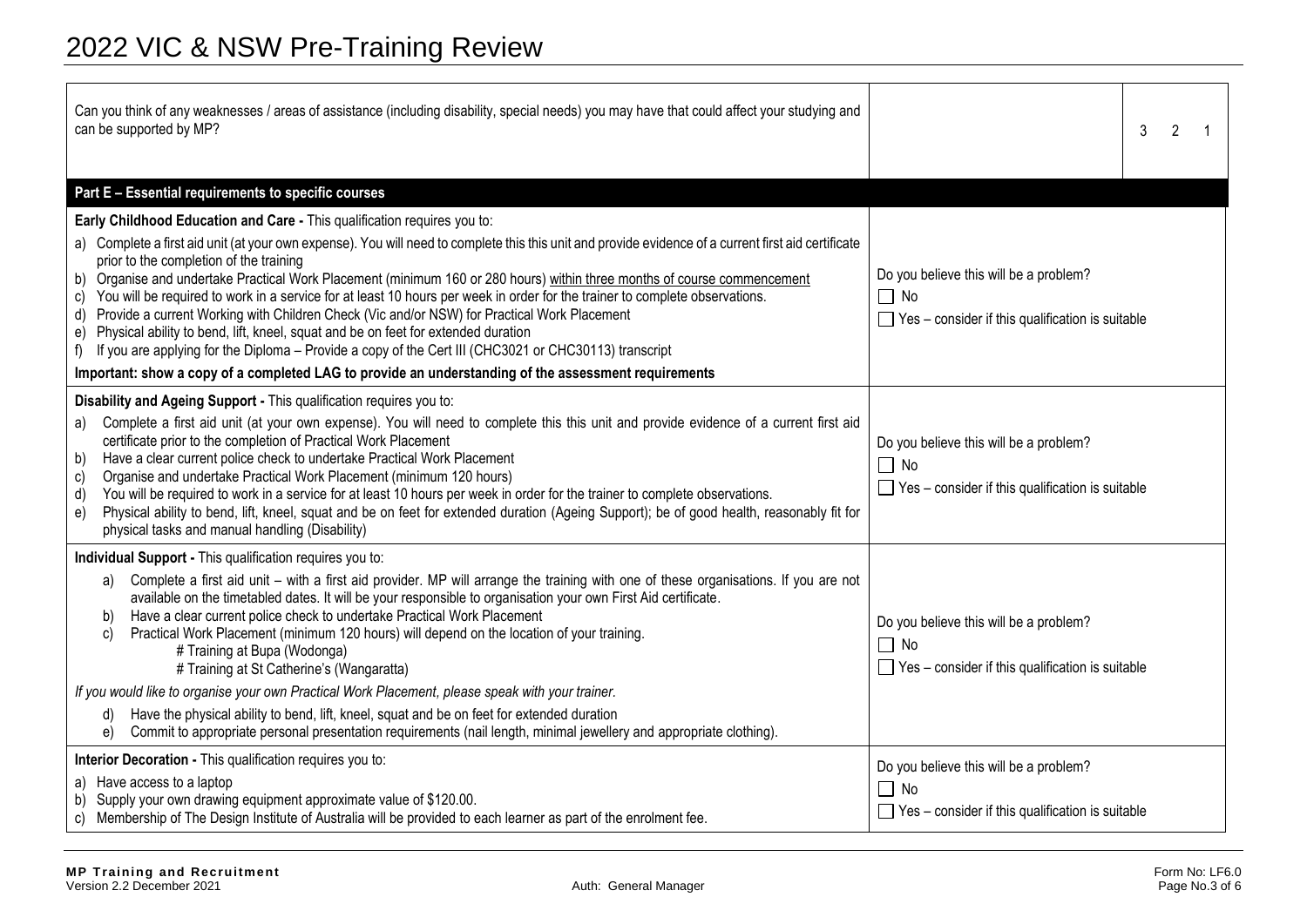| For learners funded under Skills First (Victorian funded learners only)<br>If conducting practical placement hours with their employer, the Training Plan must be signed by the employer.                                                                                                                                                                                                                                                                                                                                                                                                                                                                                                                                                                                                                                                                                                                                       | Do you believe this will be a problem?<br>$\Box$ No<br>$\Box$ Yes – consider if this qualification is suitable |  |  |
|---------------------------------------------------------------------------------------------------------------------------------------------------------------------------------------------------------------------------------------------------------------------------------------------------------------------------------------------------------------------------------------------------------------------------------------------------------------------------------------------------------------------------------------------------------------------------------------------------------------------------------------------------------------------------------------------------------------------------------------------------------------------------------------------------------------------------------------------------------------------------------------------------------------------------------|----------------------------------------------------------------------------------------------------------------|--|--|
| Part F - Learner Handbook and other important information                                                                                                                                                                                                                                                                                                                                                                                                                                                                                                                                                                                                                                                                                                                                                                                                                                                                       |                                                                                                                |  |  |
| Following key points from the Learner Handbook discussed:<br>Recognition of Prior Learning (RPL) and Credit Transfer (CT)<br>□ Payment information table – Enrolment fees must be paid in full if on enrolment or in agreed instalments; bank account or credit card<br>details will need to be provided for direct debit at enrolment<br>Fees and other costs – MP caps learner payments to \$1500 at any one time; concession and exemption; additional fees for extension<br>to training contract; missed mandatory classes or practical placement<br>Learner Support and Welfare, Disability support Learning support<br>Enrolment, eligibility and implications for further subsidised training<br>Learner Rights and Responsibilities<br>Learner Code of Conduct – misconduct and misbehaviour; plagiarism; USI<br>Policies – commitment to child safety, Child Safe Officer, feedback and complaints; deferring; refunds | No<br>$\Box$<br>$\Box$ Yes                                                                                     |  |  |
| Explain that the learner may be contacted to participate in a survey conducted by the Australian Skills Quality Authority (ASQA), the National Centre for Vocational Education Resource (NCVER), the<br>Department of Education and Training (Victoria) or the Department of Industry, Skills and Regional Development (NSW). These surveys provide feedback on the quality of delivery and assessment<br>delivered by MP Training and Recruitment; evaluate the learners experience in relation to the marketing and recruitment, enrolment, support and progression.                                                                                                                                                                                                                                                                                                                                                          |                                                                                                                |  |  |
| Part G - Job / Industry Experience                                                                                                                                                                                                                                                                                                                                                                                                                                                                                                                                                                                                                                                                                                                                                                                                                                                                                              |                                                                                                                |  |  |
| Early Childhood Education and Care - We would like to know about your experience:<br>With young children and/or babies (including family members, babysitting, voluntary work etc)<br>*If yes for the above question please include whether the experience was personal or professional (long/family day care, OSHC)<br>Developing positive and respectful relationships with other people's children<br>Assisting children to play and nurture their creativity                                                                                                                                                                                                                                                                                                                                                                                                                                                                |                                                                                                                |  |  |
| What knowledge do you have of the learning framework used in early education and care?                                                                                                                                                                                                                                                                                                                                                                                                                                                                                                                                                                                                                                                                                                                                                                                                                                          |                                                                                                                |  |  |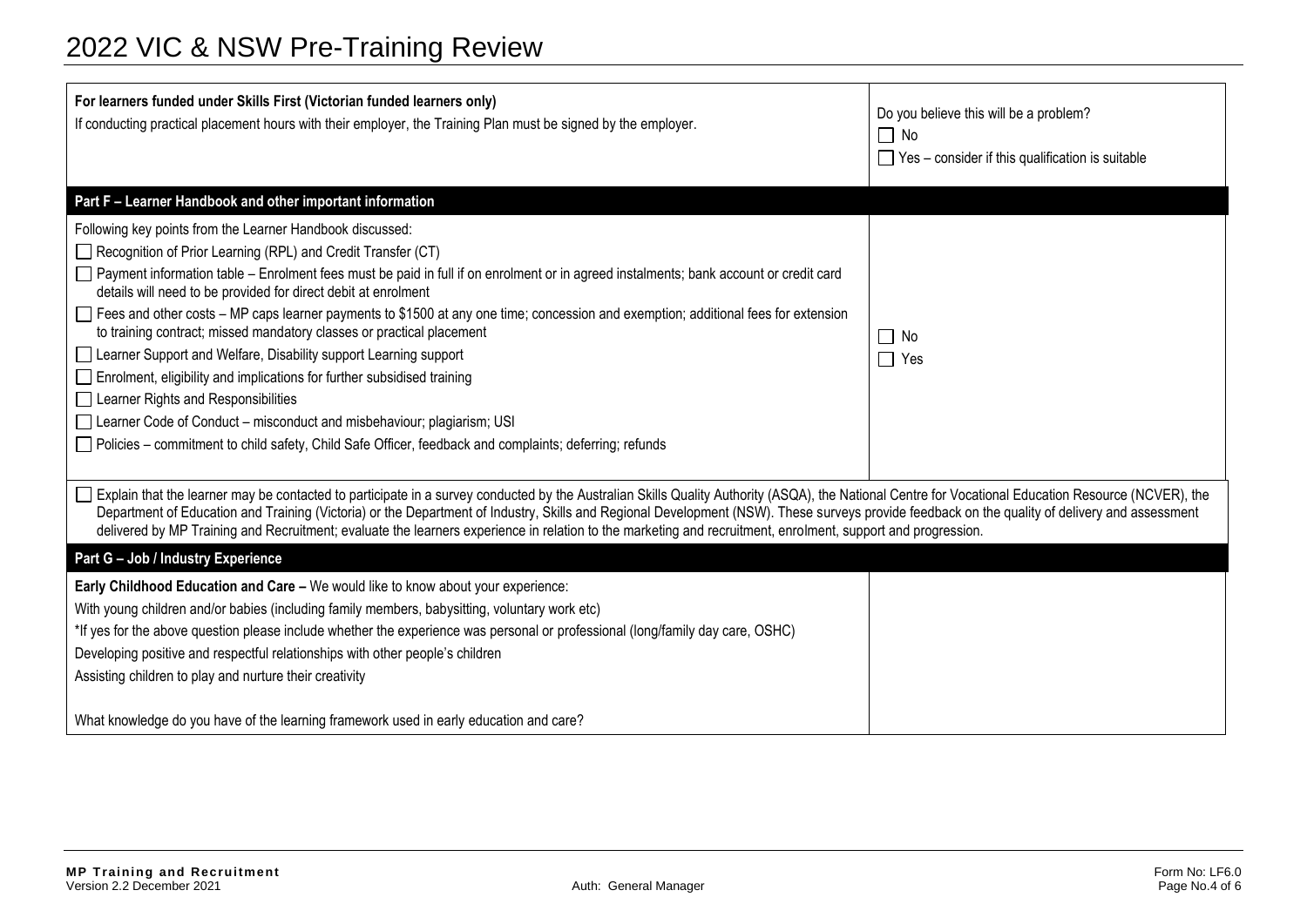| Ageing and Individual Support - We would like to know about your experience:                                                                                                                                                                 |  |  |  |
|----------------------------------------------------------------------------------------------------------------------------------------------------------------------------------------------------------------------------------------------|--|--|--|
| With palliative care patients                                                                                                                                                                                                                |  |  |  |
| With dementia patients                                                                                                                                                                                                                       |  |  |  |
| In either an aged-care facility or home-based care                                                                                                                                                                                           |  |  |  |
| Assisting an older person with their medication                                                                                                                                                                                              |  |  |  |
| Disability - We would like to know if you:                                                                                                                                                                                                   |  |  |  |
| Have had experience developing positive and respectful relationships with a person with a disability                                                                                                                                         |  |  |  |
| Have knowledge of the NDIS                                                                                                                                                                                                                   |  |  |  |
| Communicated effectively with someone who has a communication difficulty                                                                                                                                                                     |  |  |  |
| Have assisted somebody with a disability to achieve a goal                                                                                                                                                                                   |  |  |  |
| Business - We would like to know about your experience:                                                                                                                                                                                      |  |  |  |
| In frontline customer service (e.g. retail or hospitality work, voluntary work etc)                                                                                                                                                          |  |  |  |
| Working in a team environment                                                                                                                                                                                                                |  |  |  |
| Communicating electronically                                                                                                                                                                                                                 |  |  |  |
| Using electronic documents                                                                                                                                                                                                                   |  |  |  |
| Interior Decoration - We would like to know about your experience:                                                                                                                                                                           |  |  |  |
| In the design or fashion industries (eg working in a boutique, working for an architect/real estate agent/builder)                                                                                                                           |  |  |  |
| Producing drawing to express an idea                                                                                                                                                                                                         |  |  |  |
| Recommending an interior decoration product                                                                                                                                                                                                  |  |  |  |
| Creating a design using a particular influence                                                                                                                                                                                               |  |  |  |
| Potential Learner Declaration - I confirm that I participated in this Pre-training Review to ascertain whether the qualification is suitable to<br>my needs and I have been sufficiently informed of the qualification and training program. |  |  |  |
|                                                                                                                                                                                                                                              |  |  |  |
| Additional notes or comments from the Authorised RTO Delegate (Including interpersonal requirements; eg demonstrated good eye contact, presentation, social interaction, communication)                                                      |  |  |  |
|                                                                                                                                                                                                                                              |  |  |  |
|                                                                                                                                                                                                                                              |  |  |  |
|                                                                                                                                                                                                                                              |  |  |  |
|                                                                                                                                                                                                                                              |  |  |  |